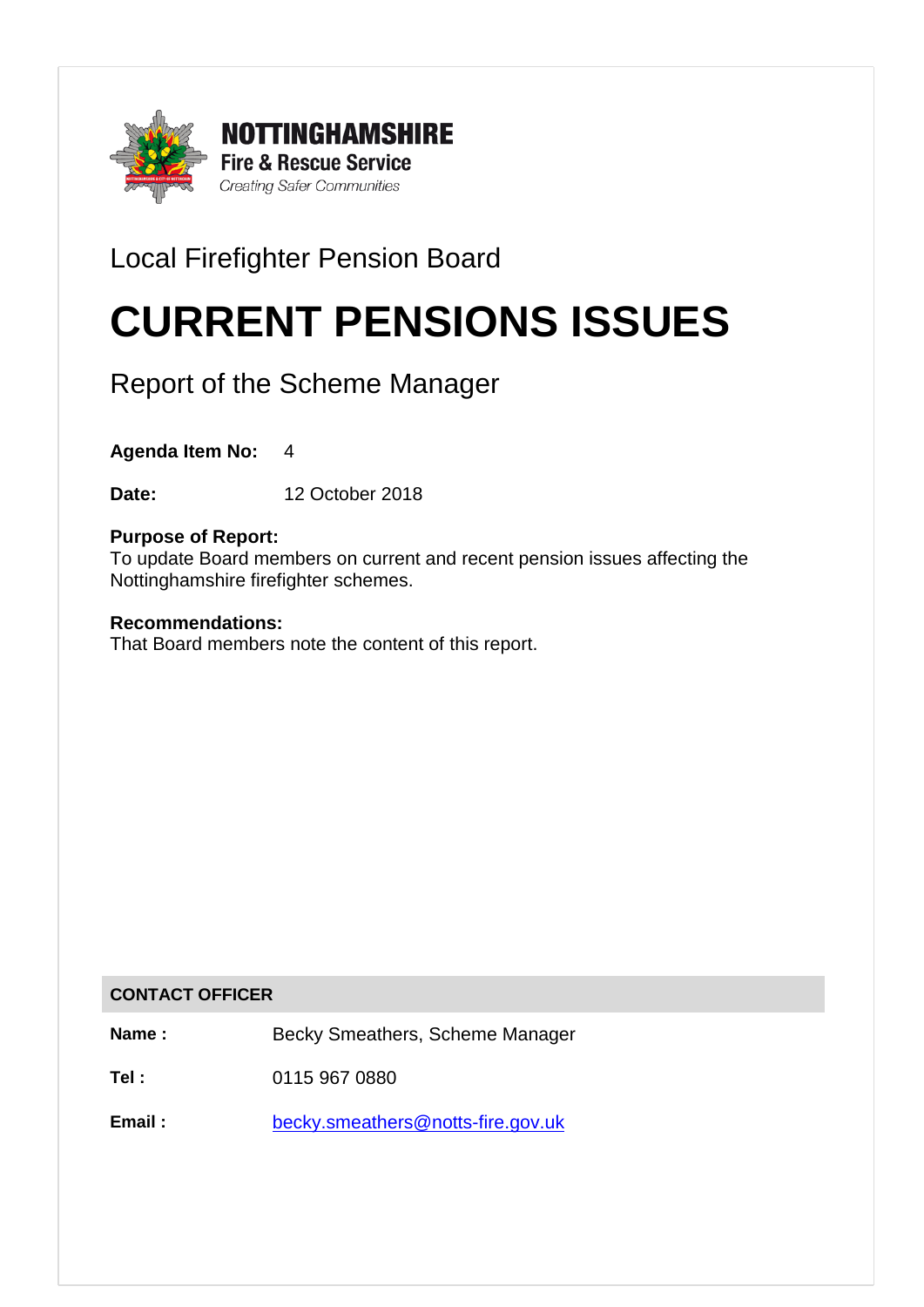# **1. BACKGROUND**

- 1.1 The Local Firefighter Pension Board is responsible for assisting the Scheme Manager in ensuring the effective governance and administration of the firefighter pension schemes. In order to fulfil this responsibility, it is important that Board members are aware of significant pension issues and can be assured that these issues are being dealt with
- 1.2 Pensions have grown in significance over past few years. Nationally the Hutton review has brought about changes to public service pensions and the introduction of a new firefighter scheme (FFPS 2015). Legal challenges have resulted in redress for some employees with retrospective membership allowed, as well as compensation payments. In addition, changes to the State Pension are resulting in significant additional workloads.
- 1.3 The purpose of this report is to inform members of the Board of all current and recent pensions issues which are being or have been dealt with, and the implications of these issues. This report is an update on the report of the same title presented to the Board in March 2018.

# 2. REPORT

#### **Part Time Workers - Prevention of Less Favourable Treatment Compensation**

- 2.1 In 2009/10 the Authority set aside £224k to meet the payment of compensation to Retained firefighters, arising from an employment tribunal test case relating to the "Part Time Workers (Prevention of Less Favourable Treatment) Regulations. It was found that Retained firefighters had been treated unfairly compared to their Wholetime counterparts with regards to certain elements of their terms and conditions of employment.
- 2.2 In 2011 a methodology was agreed to calculate compensation amounts for Retained firefighters affected by the ruling. Most compensation amounts have now been paid, although there are still some outstanding. A circular was issued by the National Employers late in December 2016 giving an update on this issue, and this was followed by a final report on the status of all outstanding cases received in January 2017. The Authority is awaiting confirmation from the National Employers that an application can be made to the Employment Tribunal to have any remaining cases struck out so that this matter can be brought to a close. The Authority still has £22k of the original funding remaining to cover the estimated outstanding liability and any of this funding which remains unclaimed will be returned to the revenue budget once the matter has concluded.

# **Firefighters Pension Scheme Valuation as at 31 March 2016**

2.3 The firefighter pension schemes are subject to an actuarial valuation every four years. The valuation is carried out by the Government Actuary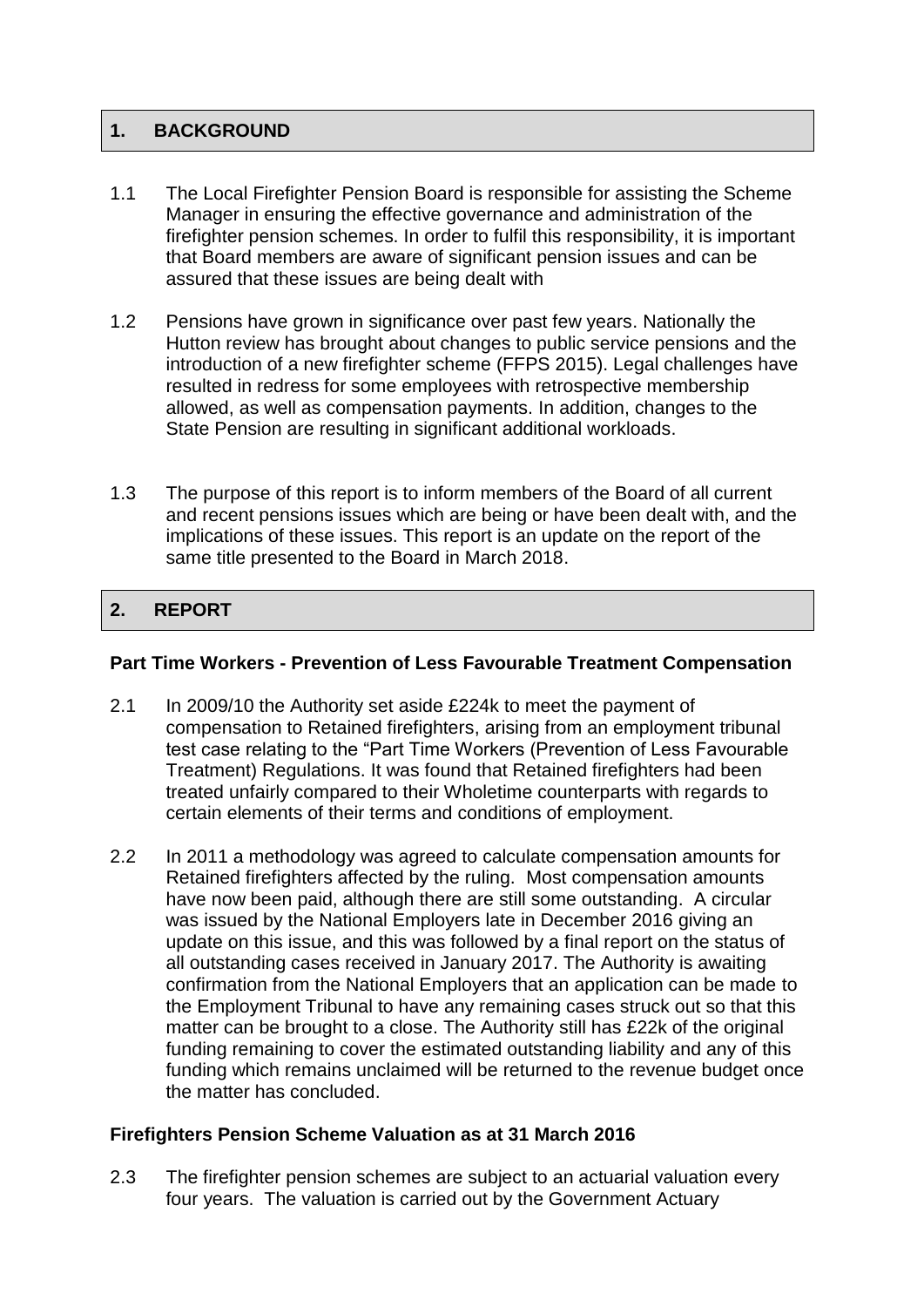Department (GAD) with the purpose being to assess the total future liabilities of the schemes as at the valuation date.

- 2.4 The results of the 2016 valuation will inform an assessment of how affordable the firefighter pension schemes are. The regulations for the 2015 scheme include provision that if the cost of the scheme changes by 2% or more then corrective action needs to be taken to bring costs back in line. This may impact on employer contribution rates or accrual rates for members.
- 2.5 The results of the 2015 valuation have been delayed several times. In September 2018 HM Treasury issued draft directions for the 2016 valuation for comment. These included amendments to financial and demographic assumptions to be used by the GAD. In particular, they included proposals to drop the discount rate used to calculate the current value of future contributions. This would have the impact of increasing employer contribution rates.
- 2.6 The Local Government Association and Home Office are in negotiation with the Treasury over these proposals and the outcome will be reported to the Board once negotiations are complete.

#### **Annual Benefits Statements Incorporating FFPS 2015**

- 2.7 The production of an Annual Benefits Statement (ABS) for every pension scheme member is required by the statutory deadline of 31 August following the end of the financial year. This deadline was met for all members for the 2017/18 financial year.
- 2.8 It is hoped that the introduction of IConnect, which will enable monthly submission of data to the Administration team will help streamline the process in the future. However, there remains some difficulty in obtaining the information in a useable format out of the payroll system in order to streamline the process and reduce the input required from payroll staff. The issue will require some consultancy development time and it is hoped this will be resolved in the near future.

#### **Checking and Reconciliation of HMRC Pension Records**

- 2.9 The State Pension has been reformed, with a new single tier State Pension which came into force on 6 April 2016. The old system had become very complex with the "State Earnings Related Pension Scheme (SERPS)", the "State Second Pension" and the "Additional Pension" as well as the basic State Pension. The new State Pension removes these complexities and consists of one flat rate pension.
- 2.10 As reported to the Board in previous meetings, a national guaranteed minimum pension (GMP) reconciliation exercise has now started, which involves all occupational pension schemes. Her Majesty's Revenue and Customs (HMRC) is sharing its pension records with pension administrators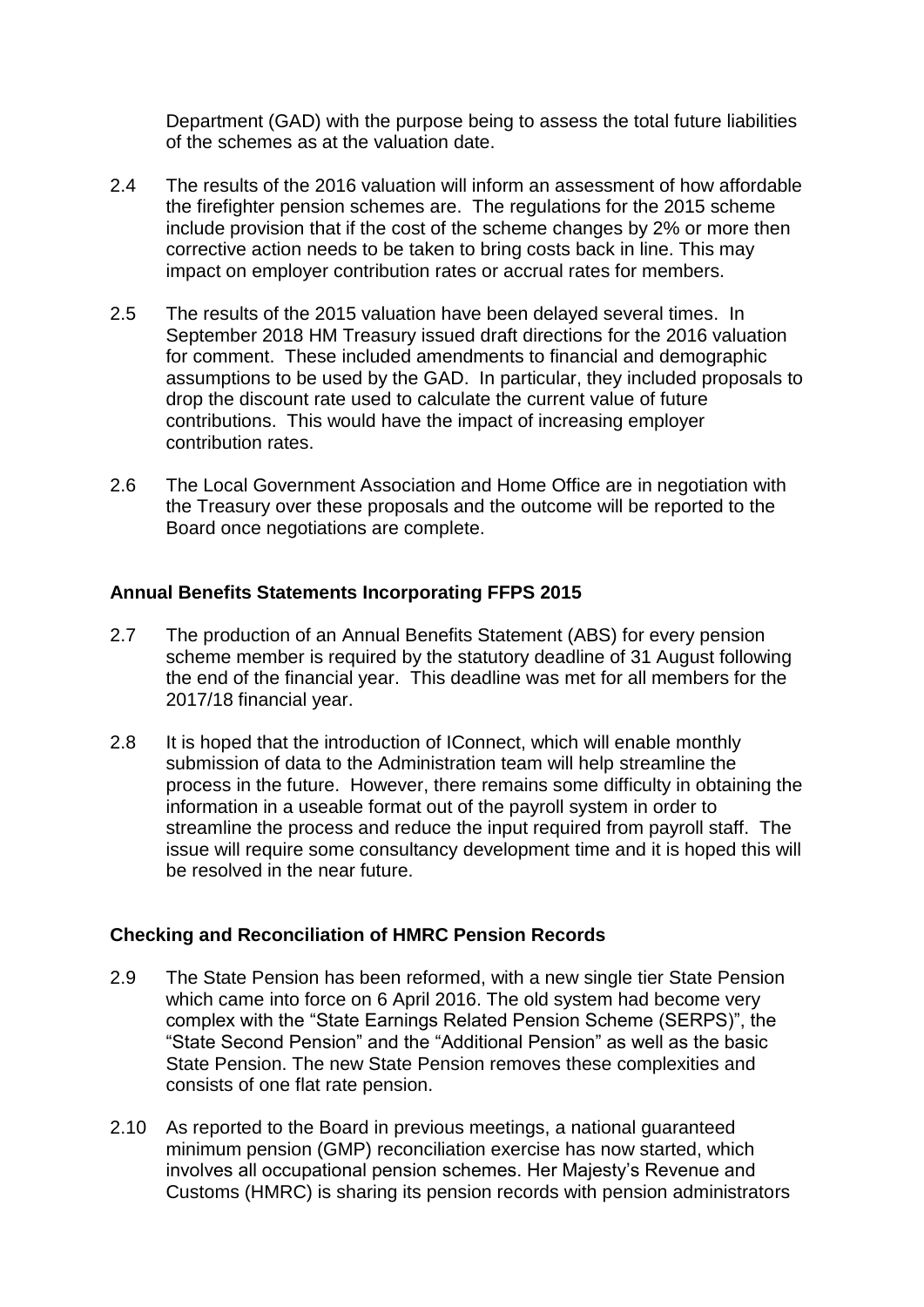and asking them to check this data for individuals against their records and investigate and resolve any discrepancies.

- 2.11 As a direct result of this reconciliation exercise, the Pension Administrator has identified 9 cases of small errors. All of these have been previously reported to the Board. To date 543 records have been reviewed and there are outstanding queries on 25 of these.
- 2.12 The government's deadline for completion of the whole exercise is December 2018. HMRC staff are working hard to turn queries around as quickly as possible and our Pension Administrator has a dedicated member of the team to work on this issue. The risk that the deadline may not be met has been included in the Board's risk register, although the likelihood of nonachievement of the deadline has been reduced to reflect the latest position.
- 2.13 In addition to the GMP reconciliations the Pension Administration Team have been reconciling pension information held on the pension administration system and the payroll system. This has identified a number of anomalies which are now being worked through to make any corrections necessary and assess how the differences have occurred.

#### **Transitional Protection for FFPS 2015 Claims**

- 2.14 The FBU submitted claims (in the form of employment tribunal claims) against Fire Authorities that the transitional protection arrangements in the FFPS 2015 were discriminatory on the grounds of age, race and gender. The Local Government Association engaged solicitors to work on behalf of Authorities in defending the claims.
- 2.15 The case was heard early in 2017 and the finding of the court was that the transitional protections related to the 2015 Firefighters' Pension Scheme are 'objectively justified' and therefore do not amount to unlawful discrimination. The FBU appealed against this ruling and the Employment Appeal Tribunal heard the case in December 2017. The case has been referred back to the Employment Tribunal for further consideration. It is expected that the case could take some time to resolve, but could have far reaching implications on the 2015 scheme should it be upheld.

#### **Taxation of Ill Health Pensions**

- 2.16 In March 2017, the Pension Administrator informed the Scheme Manager that ill health pensions awarded to Retained Duty System employees on the grounds of injury should not be taxed at source. This followed a communication from the LGA's national fire pension technical adviser on the matter. Ordinarily ill health pensions are taxable, but there is a tax regulation which provides an exemption in these few cases.
- 2.17 For Nottinghamshire, 8 cases have been identified, the individuals' pensions were corrected from April 2017. The LGA issued guidance around this issue in September 2017, which indicated that only 4 years may be claimed back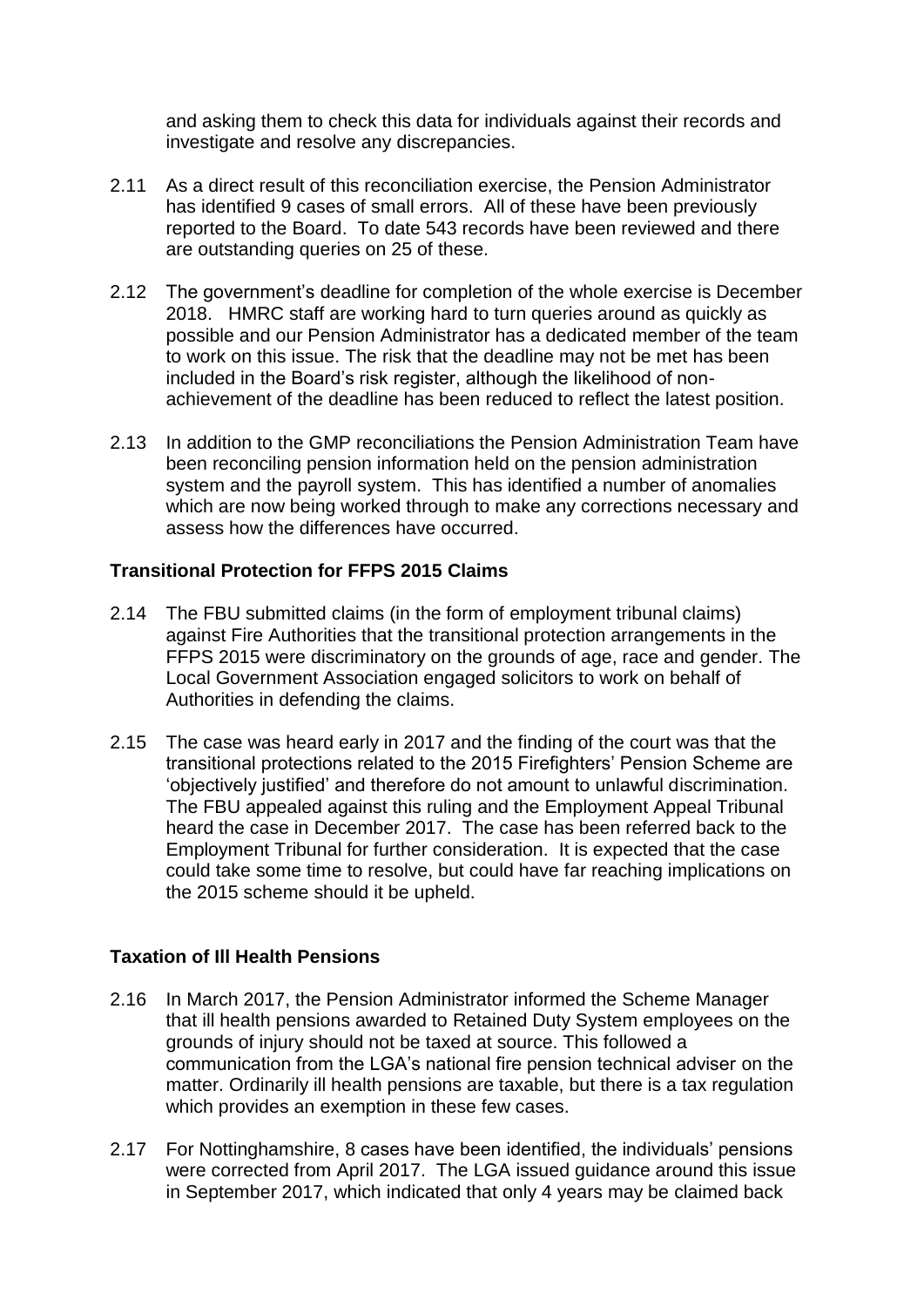from HMRC. This has been claimed back by the Authority on behalf of members and has been refunded to members accordingly. Any years going further back would be a cost to Fire Authorities although there remains some confusion regarding when the additional liability first started and this is making the matter difficult to resolve since the LGA have been unable to negotiate a common position.

#### **Communications with Scheme Members**

2.18 The detail within this report indicates that the area of fire pensions remains high profile, with a great deal of work currently in progress. In addition to the issues outlined above there are also some potentially significant taxation issues for individual members arising from their fire pension scheme membership. Whilst it is outside of the remit of Officers of the Authority to provide advice on personal taxation issues to pension scheme members, the Pension Ombudsman has made it clear that employers are expected to provide sufficient information to members on such issues to enable members to make their own decisions on matters which affect their personal finances. A regional pension roadshow is being organised by Leicestershire Fire Service later in the Autumn. Employees of all 3 regional Fire Services will be invited to attend. A pre-retirement workshop is also due to be held in the Autumn.

# **General Data Protection Regulations (GDPR)**

2.19 Work is ongoing to ensure that the GDPR regulations are complied with. A Firefighter's Pensions Privacy Notice has been uploaded to the Authority's website and can found by following the following link.

#### **Pension Metrics**

2.20 The Pension Metrics Data for the quarter ending 30 September 2018 was not available at the time of writing the report but will be circulated at the meeting. Data for the quarter ending 30 June 2018 is included in Appendix 1.

#### **Independent Disputes Resolution Procedure (IDRP) Cases**

2.21 There have been no new IDRP cases during this financial year to date.

# **Pension Discretions**

2.22 There were no pension discretions considered during the financial year to date.

# **Significant Breaches Reported to the Pensions Regulator**

2.24 There have been no breaches identified in this financial year to date. The Breaches Register is attached at Appendix 2.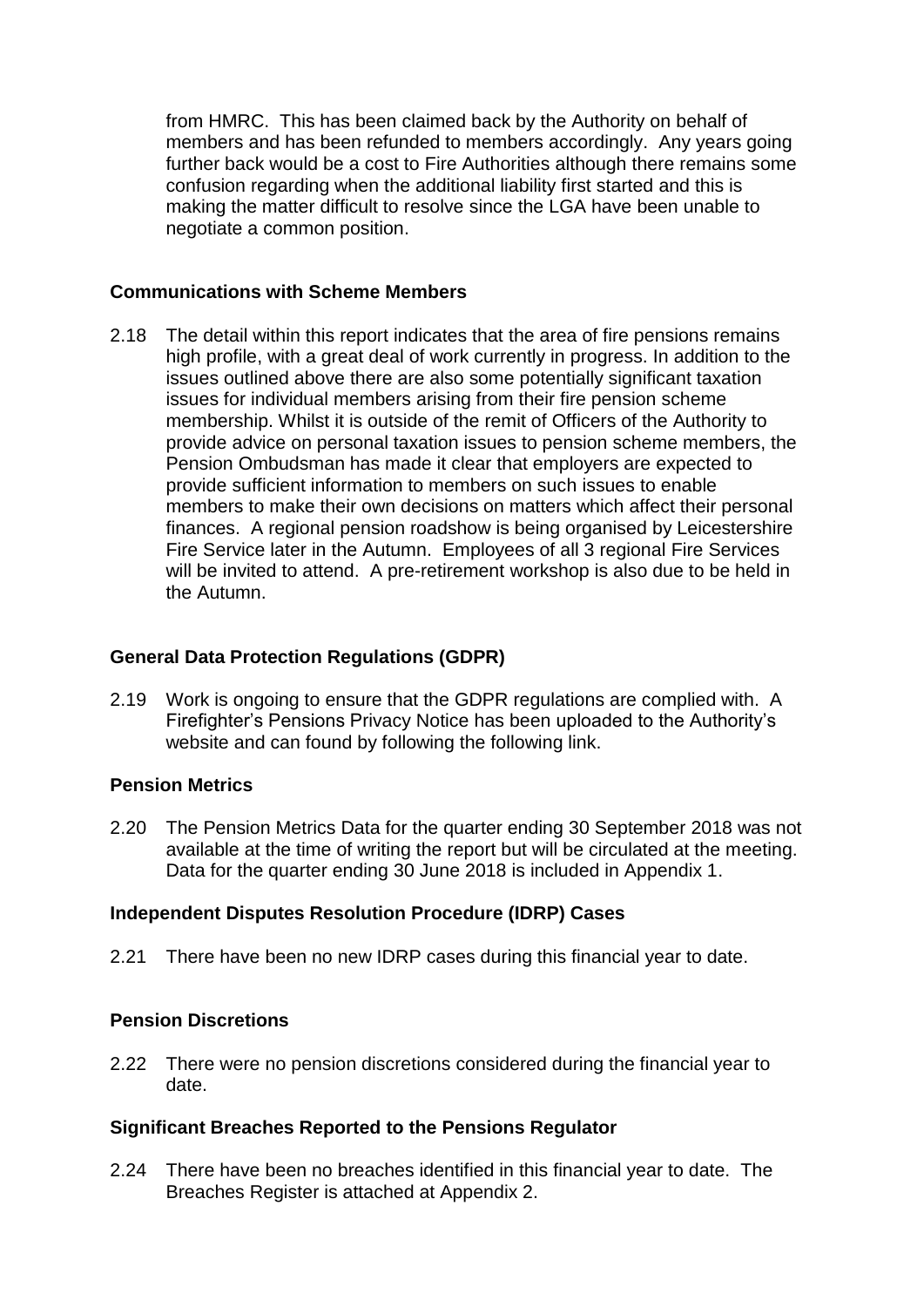# **3. FINANCIAL IMPLICATIONS**

There are no financial implications arising directly from this report. Any financial implications for the Authority will be reported to the Finance and Resources Committee.

#### **4. HUMAN RESOURCES AND LEARNING AND DEVELOPMENT IMPLICATIONS**

There are human resources implications arising directly from this report, in that pension matters affect most employees. HR department staff are fully involved in pension issues to ensure that human resources implications are taken into account.

# **5. EQUALITY IMPACT ASSESSMENT**

An equality impact assessment has not been carried out as this is not a new policy.

# **6. CRIME AND DISORDER IMPLICATIONS**

There are no crime and disorder implications arising from this report.

# **7. LEGAL IMPLICATIONS**

The Public Service Pensions Act 2013 introduced a framework for the governance and administration of public service pension schemes. This report aims to fulfil the requirement for Pension Board members to assist the Scheme Manager in ensuring that effective administration arrangements are in place.

#### **8. RISK MANAGEMENT IMPLICATIONS**

There are a number of risks relating to the firefighter pension schemes, and these have been presented to the Board in the form of a risk register. The Scheme Manager is responsible for ensuring that the risks identified are appropriately managed. All of the issues outlined in this report are being, or have been dealt with by close co-operation between the pension administration team and Officers.

# **9. RECOMMENDATIONS**

That Board members note the content of this report.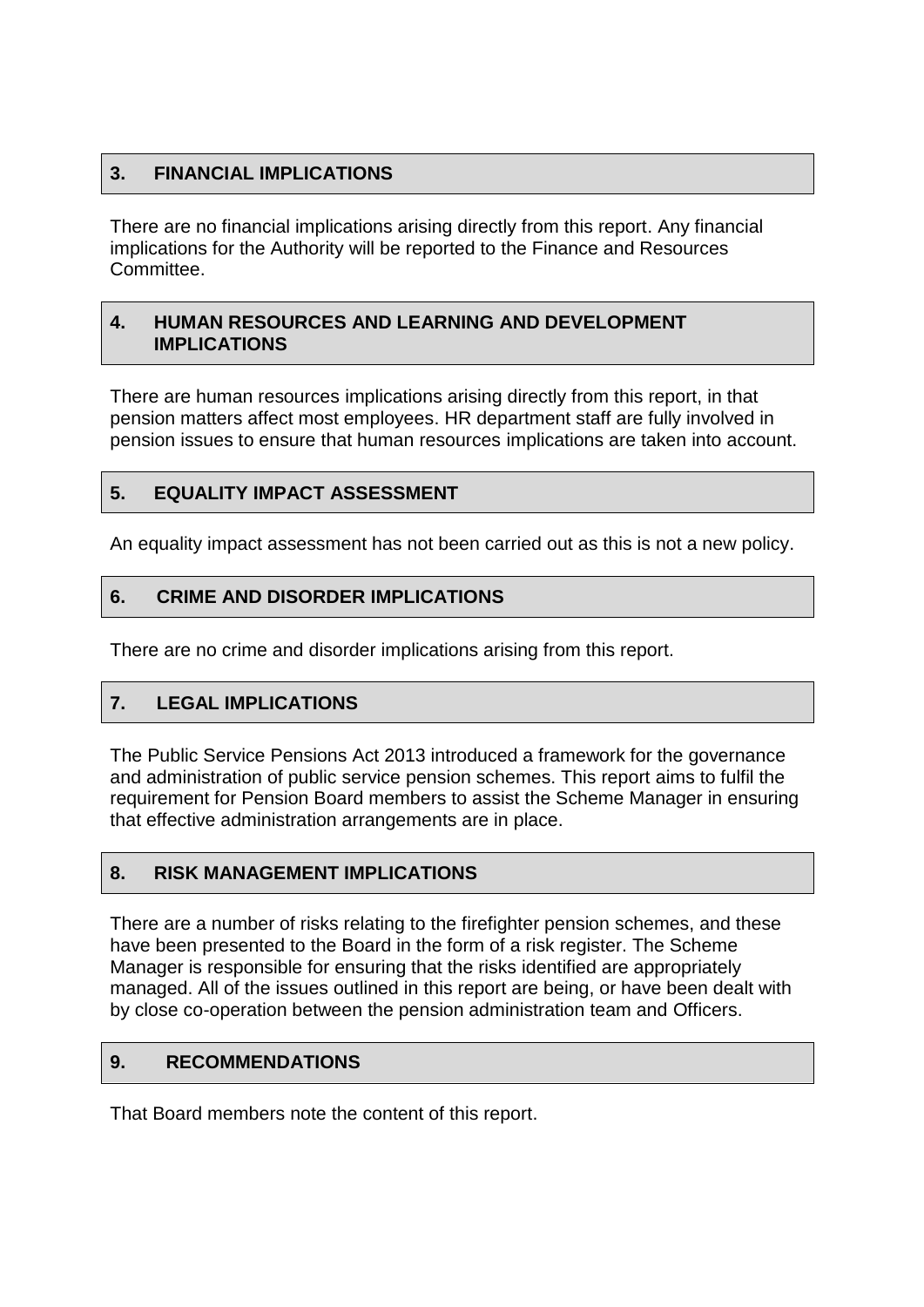# **10. BACKGROUND PAPERS FOR INSPECTION (OTHER THAN PUBLISHED DOCUMENTS)**

None.

BECKY SMEATHERS **SCHEME MANAGER**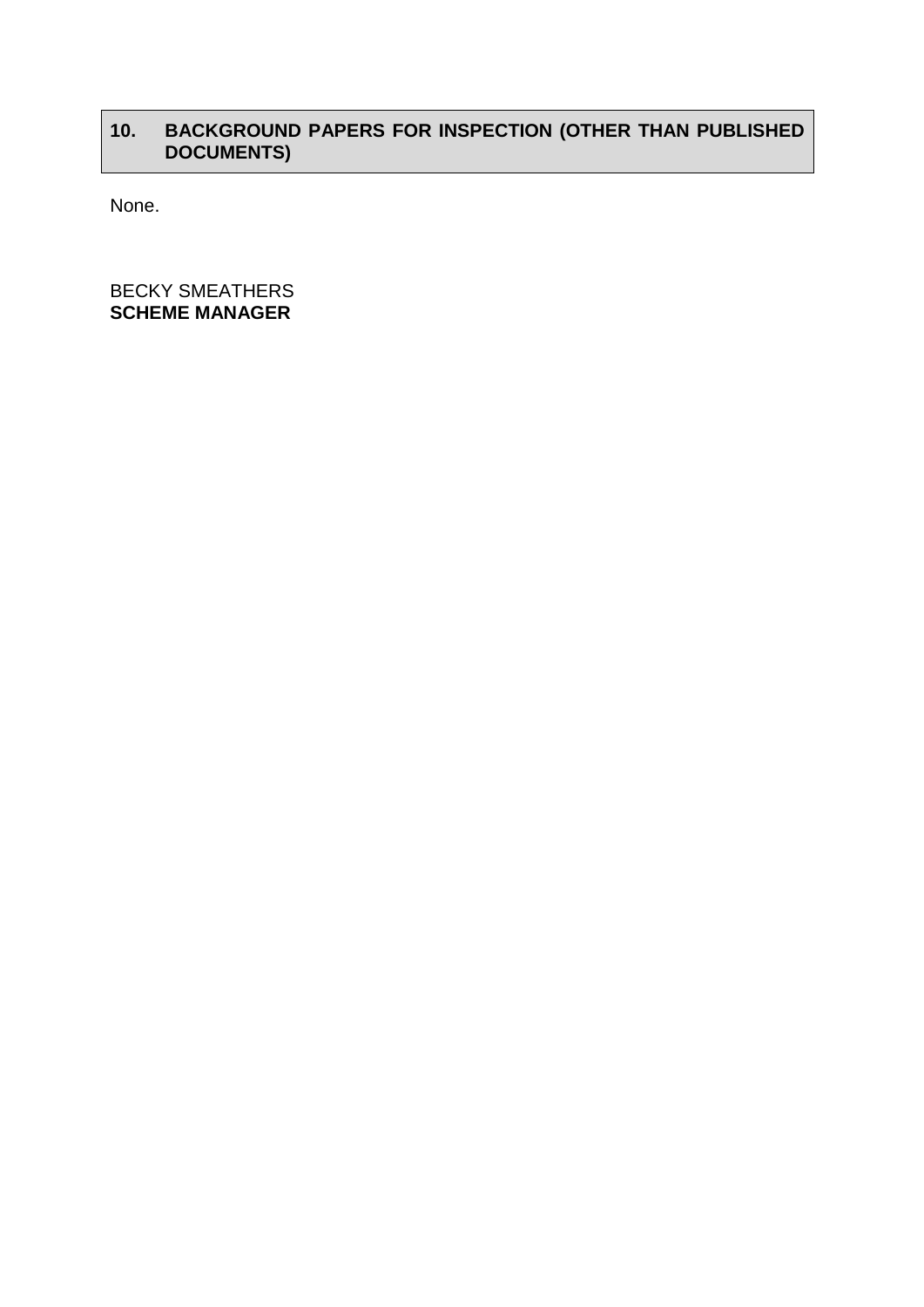# **Pension Metrics Data**

#### 1 **Membership (Numbers) of Fire Pension Schemes as at 30 September 2018**

Not yet available.

# **2 Membership (Numbers) of Fire Pension Schemes as at 30 June 2018**

|              | <b>FFPS</b> | <b>FFPS</b> | <b>FFPS</b> | <b>RDS Mod.</b> | <b>Total</b> |
|--------------|-------------|-------------|-------------|-----------------|--------------|
|              | 1992        | 2006        | 2015        |                 |              |
| Active       | 117         | 23          | 500         | 23              | 663          |
| Pensioner &  | 779         | 9           | 11          | 50              | 849          |
| Dependant    |             |             |             |                 |              |
| (New         | 5           |             | 0           | 0               | (5)          |
| Pensioner &  |             |             |             |                 |              |
| Dependant    |             |             |             |                 |              |
| Deferred     | 57          | 213         | 81          | 48              | 399          |
| (New         |             | 4           |             | 3               | (9)          |
| Deferred     |             |             |             |                 |              |
| <b>Total</b> | 953         | 245         | 592         | 121             | 1,911        |

#### **Changes during the 3 months ended 30 September 2018**

Not yet available.

# 2 **Changes during the 3 months ended 30 June 2018**

|                      | <b>FFPS 1992</b> | <b>FFPS 2006</b> | <b>FFPS 2015</b> | <b>RDS Mod.</b> |
|----------------------|------------------|------------------|------------------|-----------------|
| Transfers In         |                  |                  |                  |                 |
| <b>Transfers Out</b> |                  |                  |                  |                 |
| <b>Opt Outs</b>      |                  |                  |                  |                 |
| <b>Deaths</b>        |                  |                  |                  |                 |
| <b>Refunds</b>       |                  |                  |                  |                 |

# 3 **Age Profile of Workforce as at 30 September 2018 (Q2)**

| Age:> | <25 | 25-40 | 40-50 | 50-60 | >60 | <b>Total</b> |
|-------|-----|-------|-------|-------|-----|--------------|
|       |     |       |       |       |     |              |
|       | 18  | 272   | 211   | 174   |     | 676          |

# 4 **Age Profile of Workforce as at 30th June 2018 (Q1)**

| Age:> | <25 | $25 - 40$ | 40-50 | 50-60 | >60 | <b>Total</b> |
|-------|-----|-----------|-------|-------|-----|--------------|
|       |     |           |       |       |     |              |
|       | 18  | 254       | 217   | 170   | Λ   | 66'          |